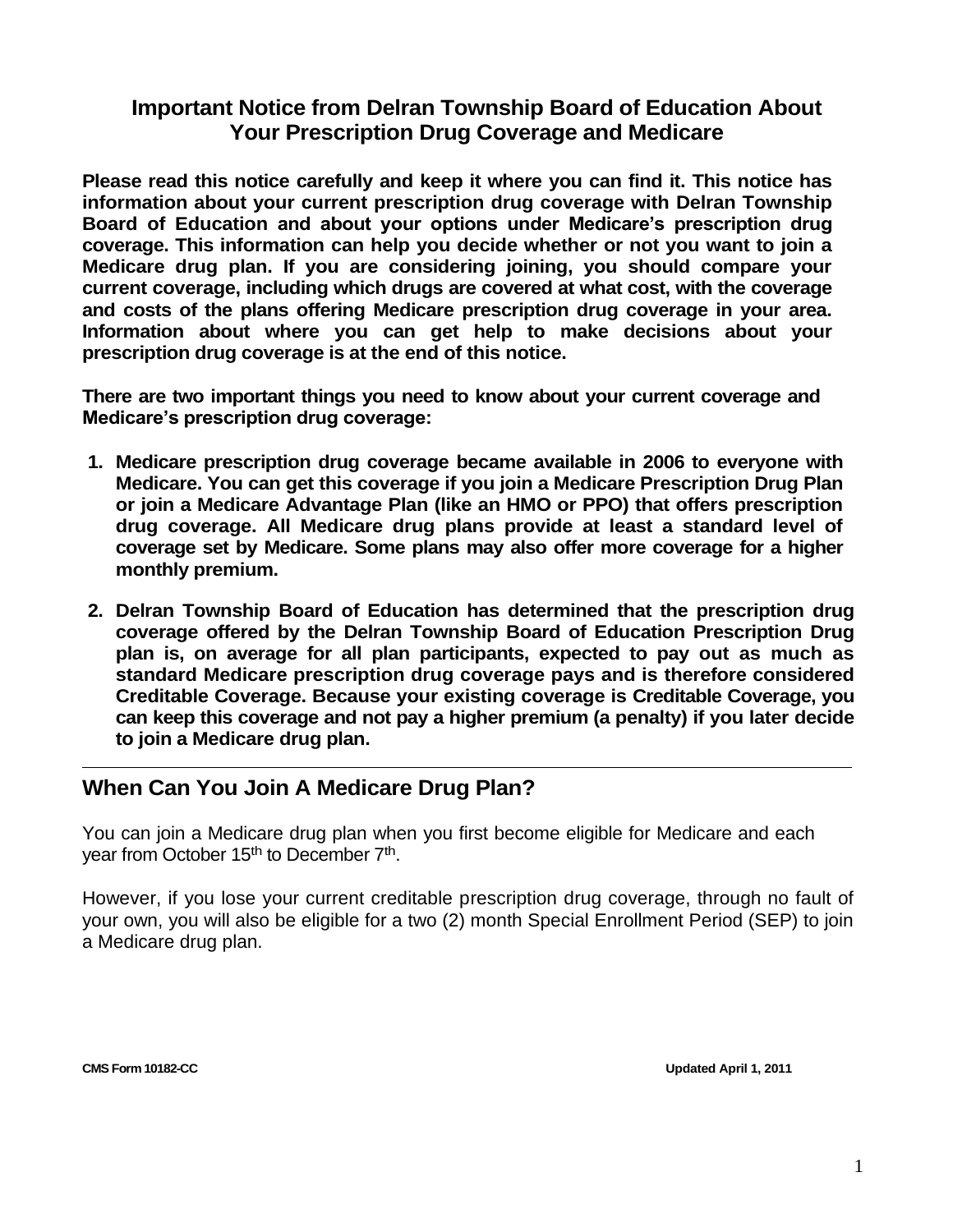# **What Happens To Your Current Coverage If You Decide to Join A Medicare Drug Plan?**

If you decide to join a Medicare drug plan, your current Delran Township Board of Education Prescription Drug coverage will not be affected. You can keep this coverage if you elect part D and this plan will coordinate with Part D coverage. More information is available at: [http://www.cms.hhs.gov/CreditableCoverage/\),](http://www.cms.hhs.gov/CreditableCoverage/),) which outlines the prescription drug plan provisions/options that Medicare eligible individuals may have available to them when they become eligible for Medicare Part D.

If you do decide to join a Medicare drug plan and drop your current Delran Township Board of Education coverage, be aware that you and your dependents may not be able to get this coverage back.

### **When Will You Pay A Higher Premium (Penalty) To Join A Medicare Drug Plan?**

You should also know that if you drop or lose your current coverage with Delran Township Board of Education and don't join a Medicare drug plan within 63 continuous days after your current coverage ends, you may pay a higher premium (a penalty) to join a Medicare drug plan later.

If you go 63 continuous days or longer without creditable prescription drug coverage, your monthly premium may go up by at least 1% of the Medicare base beneficiary premium per month for every month that you did not have that coverage. For example, if you go nineteen months without creditable coverage, your premium may consistently be at least 19% higher than the Medicare base beneficiary premium. You may have to pay this higher premium (a penalty) as long as you have Medicare prescription drug coverage. In addition, you may have to wait until the following October to join.

#### **For More Information About This Notice Or Your Current Prescription Drug Coverage...**

Contact the person listed below for further information. **NOTE:** You'll get this notice each year. You will also get it before the next period you can join a Medicare drug plan, and if this coverage through Delran Township Board of Education changes. You also may request a copy of this notice at any time.